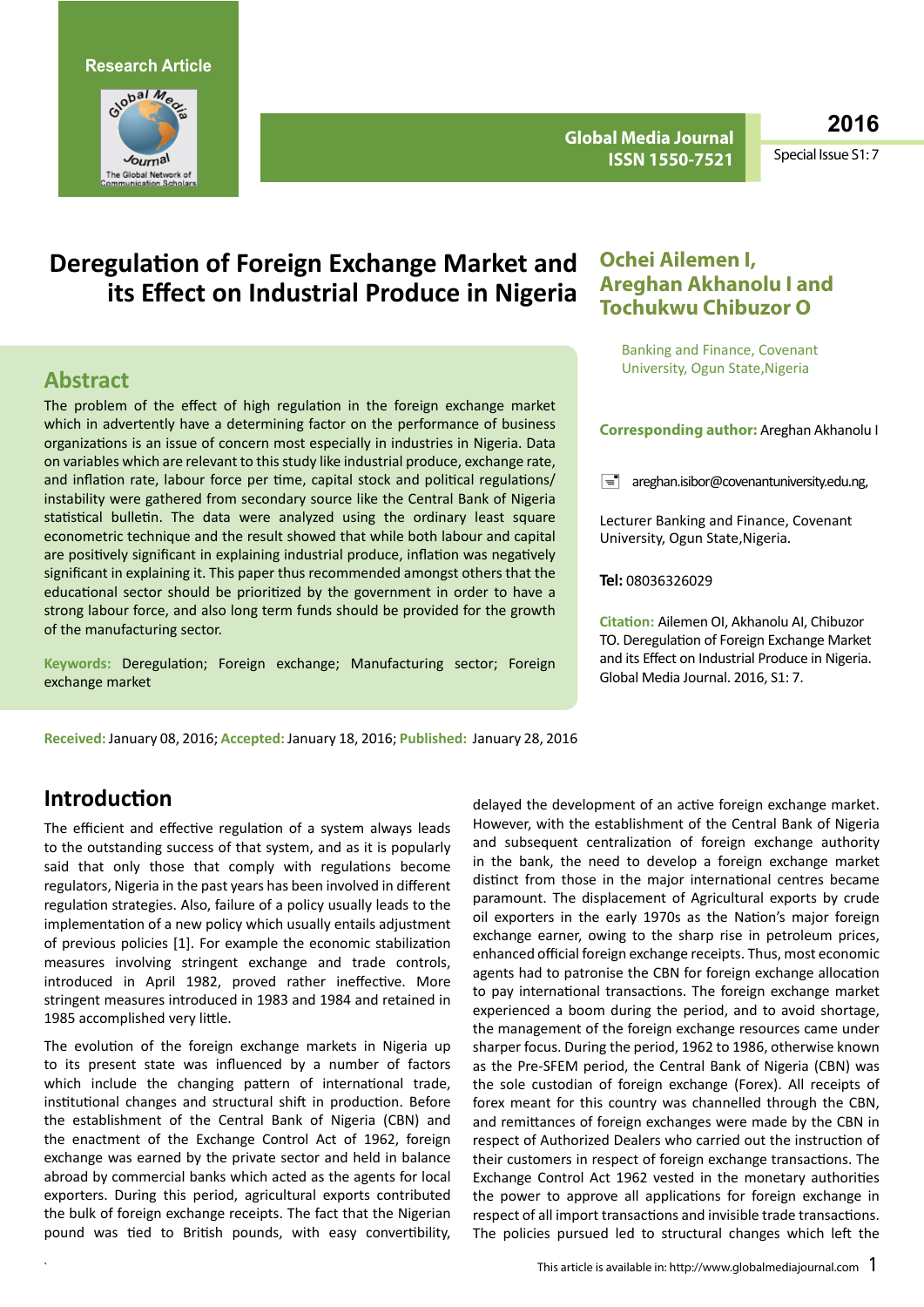national economy with substantial price distortions and even more vulnerable to external shocks. First, the economy became heavily dependent on crude oil. By the beginning of 1980s, the oil sector had come to account for 22% of the GDP, 81% of the government revenue and 96% of export earnings. Second, the competitiveness of the agricultural sector- the major source of GDP and of export earnings before the oil boom was eroded by the effect of an appreciating Naira, inadequate pricing policy, and rural urban migration. And Nigerians therefore progressively became major food importer. This development had a negative effect on manufacturing output. Manufacturing output helped immensely by the reformed foreign exchange allocation system moved up quite rapidly from the low levels before 1986. The range of import duties was recorded to be between the range of 10 and 60 per cent, which can be described as irrational tariff structure designed to logically put local industries out of business or cause manufacturers to be unproductive. Since the adoption of exchange rate deregulation policy in Nigeria, the exchange rate, which is the price of domestic currency in terms of foreign currency, has become so volatile [2]. This fluctuation was partially noticed between 1962 and 1973 when the dollar was devalued by 10% and in order to maintain the existing Naira/dollar rate, the Naira too was also devalued by the same percentage. Before then, the stability of the exchange rate was guaranteed and changes in money supply did not constitute a major macroeconomic problem. This was so because the rate was fixed but was being varied by the Central Bank as deemed fit as indicated in control Act enacted on Central Bank in 1962. According to Ogun [3], the main objectives of the Act were the centralization of foreign exchange, rational allocation of foreign exchange, and achievement of internal and external balances.

In 1986 when the Naira was floated on the 2<sup>nd</sup> tier foreign exchange market (SFEM) during the Structural Adjustment Programme (SAP), the trend in exchange rate rose sharply. Further fluctuation of the exchange rate continued in 1993 until when the Naira eventually stabilized at 21 Naira per US dollar. The exchange rate under the pro-rata basis was officially pegged at **N**21.996 to cushion the effects of high demand and the instability in the market. The major element of the deregulation was the re-introduction of the Autonomous Market for Foreign Exchange (AFEM) for transactions in privately sourced foreign exchange at market-determined rates. In the AFEM, the banks were made the principal dealers. A subsidized and pegged official exchange rate of \$1.00 = **N**22.00 was reserved for public sector transactions of non-commercialized agencies, including debt service payment and National Priority Projects. In 2007, the official exchange rate of Naira to the Dollar as at April is  $$1 = N127.00$ . From the above analysis, it is clear that exchange rate management in Nigeria has gone through so many phases, all in an attempt to ensure stability for the naira in the foreign exchange market. The question here is that in spite of the success of other countries in the implementation of these deregulation policies, the Nigerian economy hasn't experienced such success, why is that? This paper now tends to examine the effect of exchange rate deregulation on industrial produce in the past years and it started by laying a background for the work in section 1. Section 2 is mainly on the review of similar literatures relating to foreign exchange policies

per time, the trend, management and other matters relating to foreign exchange. Section 3 focuses on the research methodology while Section 4 is the analysis of the data, and finally Section 5 concludes and gave recommendations.

## **Literature Review**

Foreign exchange refers to the revenue earned by a country in convertible currencies from exports of goods and services [4]. It should be noted that the Nigeria's principal source of foreign exchange earnings is from the export of crude oil. Other sources of foreign exchange flows include non-oil exports, capital importation, foreign investment flows, service income, other invisible items such as external borrowings and foreign aids. Writers like Olukole. Obansa, Okoroafor, Aluko and Millicent, Ewa [4,5] and many others have argued that the recent economic crises in Nigeria have been attributed to the misappropriation of money from the oil boom in the 70s. After the oil boom in the 1970s, Nigeria's official foreign exchange reserves also experience an unprecedented growth when its figure stood at about US\$10 billion. Effort was made by the authorities during the period to use the huge oil revenue in massive reconstruction of the economy and some identifiable progress was made in the areas of social and economic infrastructure. At this period, Nigeria solely relied on the exportation of oil and importation of goods and services to and from other Nations. Suddenly was the collapse of world oil market in the mid-1981 and this was the beginning of economic crises in Nigeria. Since 1982, the Nigerian economy experienced various decline in external reserves when compared to end of December, 1981 figure, which itself, recorded a staggering shortfall. For example, the external reserve as at December, 1982 amounted to US\$1.5 billion [4]. The exchange rate as at that time was N0.6702 to 1US Dollar. The external reserve as at December, 1983 totaled US\$1.2 billion and the exchange rate was at N0.7486 to 1 US Dollar. Also the external reserve figure as at December, 1984 was US\$1.4 billion while the exchange rate as at that time was N0.8083 to 1 US Dollar. Things were not better still for the economy when it recorded a reserve of US\$1.6 billion as at the end of 1985.

### **Theoretical foundation of exchange rate policy**

The main models of exchange rate determination are the traditional flow model, the portfolio balance model and monetary model. The Traditional flow model relies on equilibrium in the foreign exchange market as the determining factor of the appropriate exchange rate. The intersection between the demand for and supply of foreign exchange or the market clearing equilibrium rate is regarded as the pure or market exchange rate [6]. The point of intersection is derived from the so called "Marshallian Scissors" which are the demand and supply schedules. The traditional flows model does not relegate the importance of money but it concentrate on forces behind the demand and supply schedule of foreign exchange. It posited that the exchange rate or the strength of a nation's currency is influenced by relative price, interest rates and real income. The portfolio balance model relies heavily on the asset or portfolio market. It holds that the portfolio equilibrium position of wealth holders in each country simultaneously determines the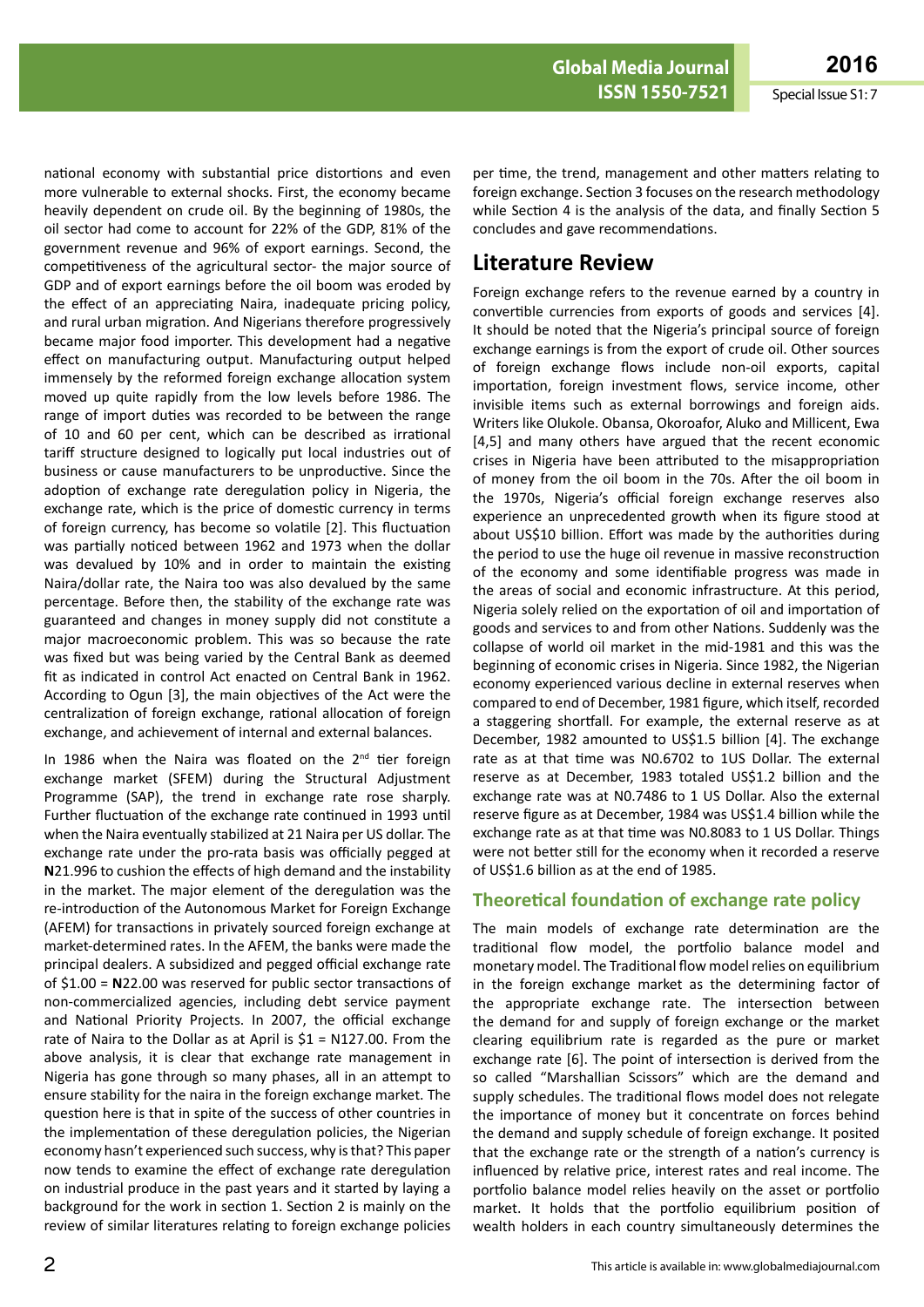exchange and interest rates. The shift in the allocation of wealth between the domestic money base, domestic public bonds and net foreign bonds denominated in foreign currency influences the equilibrium exchange rate. Movements in domestic interest rates and fiscal operations of government to the extent that they induce movements in net foreign assets holding, influence movement in the equilibrium exchange rate. Accurate forecasts based on this model are therefore difficult because domestic and foreign assets are not perfect substitutes as their rate of returns differs significantly. Furthermore, while some countries are net foreign debtors, others are net foreign creditors. The model would therefore, be inadequate for explaining the entire variation in the exchange rate off a currency. The monetary approach to exchange rate determination is the most elegant and perhaps the most complete of all the models of exchange rate. The monetary approach is complete because it did not only emphasize the primary role of money but recognized the role of real sector as a contributory factor in exchange rate determination [5]. The monetary model is based on three major legs or tripod. In the first instance, it asserts that the equilibrium exchange rate depends on the stock equilibrium condition in each country's money market. The monetary equilibrium condition states that the price level adjusts instantaneously to equate the value of nominal money stock to desire or real demand for money. The demand for money itself is a function or real income and nominal interest rates. The movement in the monetary equilibrium is comparatively analyzed with that of a trading partner. An increase in the money stock would induce the depreciation of the domestic exchange ate visà-vis trading partners' currencies while a decrease will lead to the opposite response, all things being equal.

### **Problems with the Nigerian exchange rate system**

- A critical requirement for a freely floating exchange rate regime is the absence of any form of economic rigidity. The Nigerian economy is characterized by structural rigidities and bottlenecks. Most of our exports and imports are characterized by inelasticity either on the demand or supply side or both.
- Restraint on the free flow of goods and services by our trading partners. The guidelines of the CBN on the purchase of foreign currency are often cumbersome, causing some frustrated potential foreign exchange users to patronize the parallel market. There is always a gap between supply and demand for foreign exchange. The Nigerian economy is import dependent. Thus, pressure on foreign exchange demand will inevitably create the alternative market, hence different rates. Non-oil export is under-reported and proceeds are hardly repatriated into the country, thus compounding the supply rigidity.

### **The profitability of the industrial/manufacturing sector**

In absolute terms, almost all categories of industries experienced increased profit. For example, from a sample of 360 manufacturing industries in Nigeria, food and beverages had its overall total profit level increased from **N**40.3 million in 1983 to

**N**85.2 million in 1987. This figure moved up to **N**145.3 million in 1990 and **N**172.4 million in 1991. The same pattern was observed from other subgroups such as paper and paper products, leather products and shoes as well as textile and clothing. However, when the massive depreciation of the Naira during the adjustment is taken into consideration, the actual profit level for all categories of industry fell drastically. When compared with 1985 adjusted values, all categories of industry showed a significant decrease. In general, it was found that negative relationships existed between the profit levels of the manufacturing industries and the movement of the exchange rate [7]. The higher the rate of exchange rate depreciation, the lower the rate of profit, and vice versa. This tends to demonstrate that the exchange rate constitutes a major component of the manufacturing industries' production process.

### **Constraints to manufacturing production in Nigeria**

Many factors determine the production of manufacturing products, such as domestic credit, foreign exchange, raw materials, labour, machinery and equipment among others. For most enterprises in the sub-sector, by far the most binding constraint to production is lack of finance [7]. Most financial institutions discriminate against manufacturing industries in their lending policy. This was due to the long-term type of loans required by most manufacturing industries. Financial institutions prefer giving out credits for quick yielding services projects. Given this constraint, most firms had to rely on other sources of finance. The situation was not better during the period of reforms: though firms had better access to credit, they could not afford it because of the high lending rate resulting from the liberalization of interest rates. Those that managed to obtain credit at prevailing rates incurred high production costs, which they could not pass on fully to consumers in the form of higher prices because of the weak demand and an inflow of competing imports. Most firms experienced a financial squeeze. While evidence of financial constraints implies the existence of imperfections in financial markets, which warrant attention by the government, there are, however, some enterprises in the economy to which it would be imprudent for any financial intermediary to lend. Moreover, given the raw materials import dependent nature of most manufacturing industries in Nigeria, the massive depreciation of the Naira seriously affected the cost of imported raw materials, which were parts of the cost of production [8]. Foreign exchange is required to purchase imported raw materials to finance production. The decrease in foreign exchange earnings resulted from export sales. The reduced price of oil on the international markets and low export sales seriously constrained the accessibility of firms to foreign exchange and thus their ability to purchase raw materials. This directly affected the levels of production, capacity utilization and of employment in the subsector [9,10]. Another important constraint is the poor state of international facilities in the country. Many infrastructural facilities established at the time of the oil boom in the 1970s to facilitate manufacturing activities had deteriorated even before the introduction of the adjustment programme. Most of them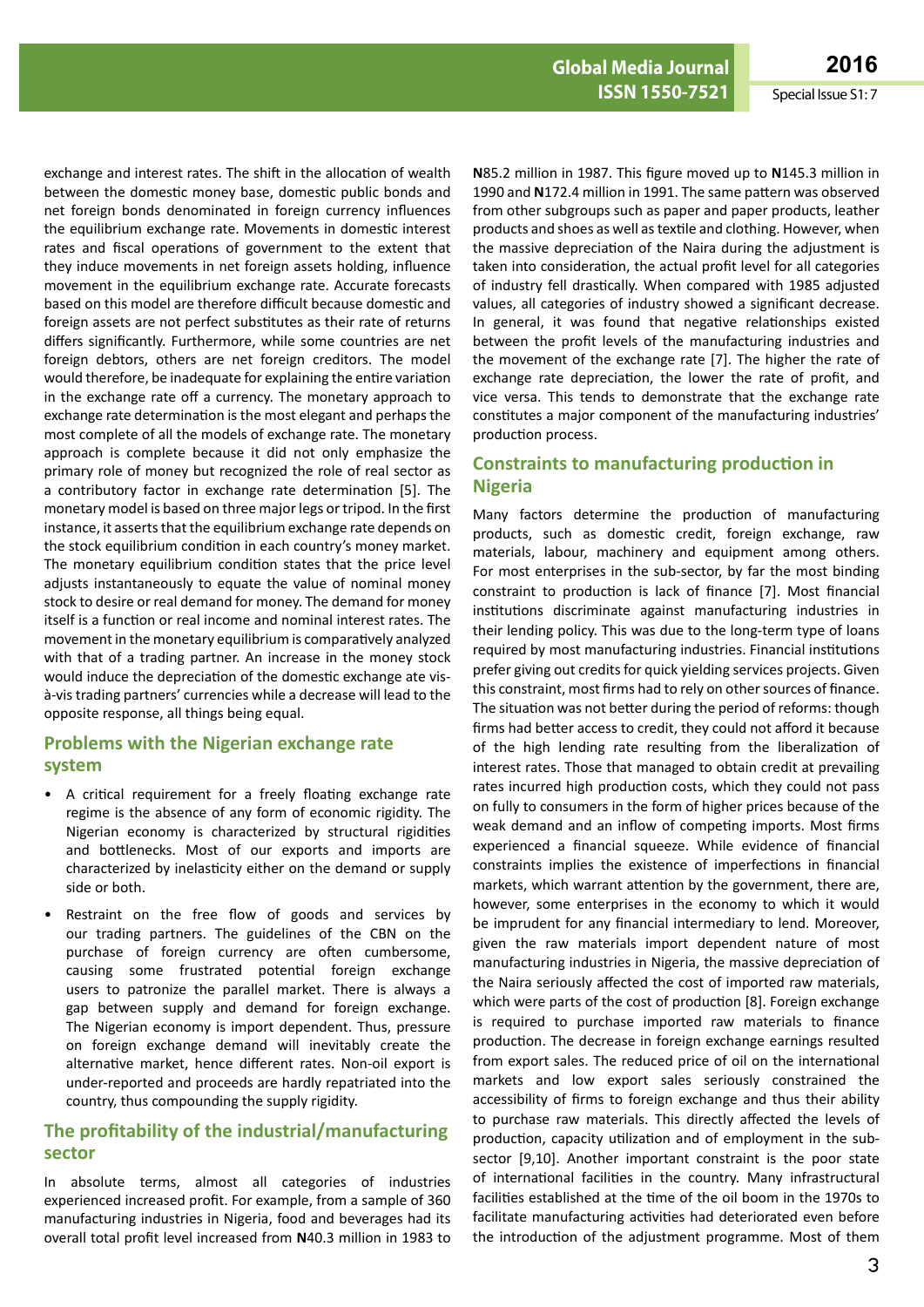only provided epileptic services to the entrepreneurs, roads, and communication, water and electricity supplies were inadequate. The introduction of the reforms involving the privatization of some of these agencies has only led to the increased cost of these services, affecting the production costs of the manufacturing industries significantly and thus the unit price of goods. Other constraints include; the ability to procure spare parts, machinery and equipment and also regulatory constraints which include; bureaucratic procedures, tax regulations and labour regulations. At the early stage, the colonialist designed our financial system, implemented policies and controls which later crumbled because we were not the originator and that was the main reason why several controls and administrative controls have failed and brought about no result to show for it. The financial system of Nigeria has been bureaucratically designed to be totally profit making and not nation building. Therefore, to revitalize the industrial/manufacturing sub-sector, these constraints must be effectively tackled [11-15].

## **Research Methodology**

### **Model specification**

The variables needed to examine the effect of exchange deregulation on industrial output are industrial produce, exchange rate, inflation rate, labour force per time, capital stock and political regulations/instability. Data for each variable will be sourced from the CBN statistical bulletin and the data will be analyzed using the Ordinary least Squares econometric approach.

This paper will be guided by classical production theory which is;

 $Q = F(K, L)$  (1) Let  $Q =$  output,

 $K =$  capital,

 $L =$  labour.

Adapting equation 1,

$$
IQ_{t} = \alpha_{0} + \alpha_{1}L + \alpha_{2}K + \alpha_{3}EXR + \alpha_{4}INF + \alpha_{5}DUM + Ut
$$
 (2)

Where  $\alpha_{_0}$  is the intercept

 $\alpha_{1}, \alpha_{2}, \alpha_{3}, \alpha_{4,8}, \alpha_{5}$  are the various slope coefficients

#### Ut is the error term

After linearising equation (1), we then introduce one dummy variable to capture the industrial production output in intercept and slopes respectively. Equation one then becomes the following:

 $LOG~IQ_t = \alpha_0 + LOG\alpha_1L + LOG\alpha_2K + LOG\alpha_3EXR + \alpha_4INF + \alpha_5DUM + Ut$  (3)

IQ= F (L, K, EXR, INF, DUM)

Where:

IQ = Industrial Output

 $L =$ Labour

K = Capital

EXR = Exchange Rate

INF = Inflation Rate

PI = Political Instability (Dummy Variable)

# **A Priori Expectations**

### **Labour**

Labour is expected to have a positive relationship with industrial output. This means that increase in Labour will yield high productivity in the economy.

$$
\delta LOG (IQ)/\delta LOG (L) > 0
$$

### **Capital**

This variable is expected to have a Positive relationship with manufacturing output. This is because increase in the total capital of any investment will boost the production of the business in large scale.

 $\delta LOG (IQ)/\delta LOG (K) > 0$ 

### **Inflation rate**

This variable is expected to have a negative relationship with industrial produce. This is because if prices of goods and services increase, demand of industrial produce will reduce and industries will be left with the option of adjusting to the demand of the people in the long run [1].

$$
\delta LOG (IQ)/\delta LOG (INF) < 0
$$

### **Exchange rate**

This variable is expected to have also a positive relationship with agricultural output. Reason is that the more liberalized the economy or trade the better for agricultural output.

 $\delta LOG (IO)/\delta LOG (EXR) > 0$ 

#### **Dummy variable**

The dummy variable is actually related to the political factor that affects negatively industrial productivity through various unstable policies and unhealthy bureaucracies in government. This variable is "dummy" because it cannot be actually valued numerically.

 $\delta LOG$  (*IO*)/*DUM* < 0

### **Summary of a priori expectations**

 $\alpha_{1}$  > 0,  $\alpha_{2}$  > 0,  $\alpha_{3}$  > 0,  $\alpha_{4}$  < 0,  $\alpha_{5}$  < 0

### **Data analysis and interpretation**

From the result shown in the **Table 1**, the R-squared show a result of 0.807325, meaning that the five independent variables together explained about 80% of the systematic variation of the dependent variable which is a reasonable fit. The result also shows the Durbin Watson statistics to be very perfect (i.e., 2.049246)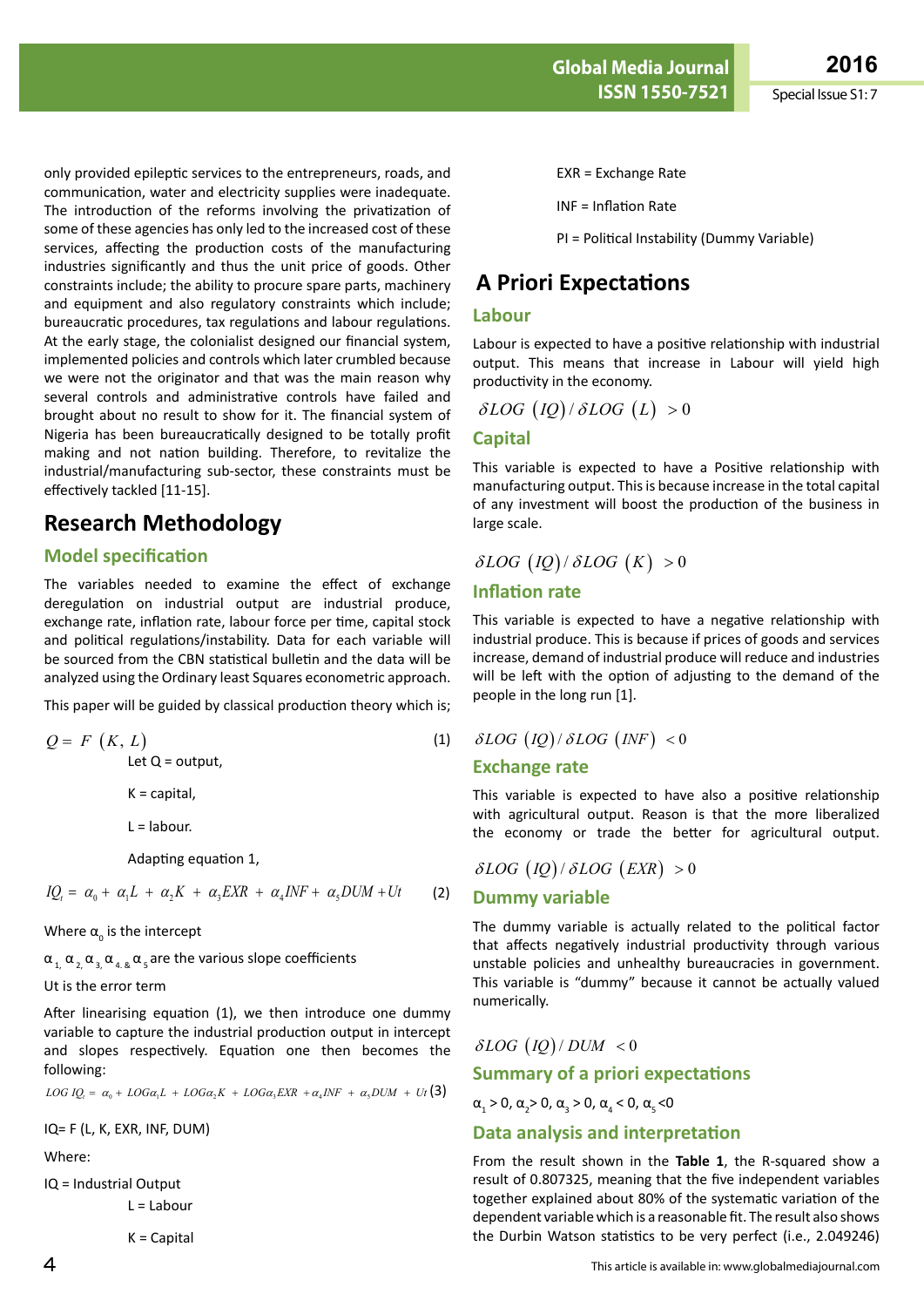**ISSN 1550-7521** Special Issue S1: 7

**ARCHIVOS DE MEDICINA Global Media Journal 2016**

and also revealed that the regression is free from the problem of autocorrelation. Also the F-statistics of 15.27544 shows that all the independent variables are jointly significant in explaining the dependent variable. Testing for the individual significance of each variable on the dependent variable, we use the t-Statistics which should have 10% significant level, therefore, we see that the first variable capital stock (K) shows a positive significant relationship with Industrial products, just as specified in the a priori statement and it also explains the theory of production that capital boost production. The variable L which signifies labour reveals that there is a positive and significant relationship between labour and manufacturing/industrial output. This conforms to a priori specification. In other words therefore, a percentage increase in labour will yield to unit increase in industrial output. CPI which represents inflation depicts a negative significant variable in explaining Industrial output thus conforming to a priori specification [11-15]. The negative correlation can be explained by the impact inflation plays on production of goods and services. When inflation is high, productivity reduces at the short run. This continually really affects the production of goods and services of Manufacturers in the system. More so, people tend to import factors of production from oversea at a cheaper price and yet sell high to the local market. All these explain the negativism in the sign of CPI (Inflation) in the case of Nigeria contrary to stated theory. For exchange rate (EXR), it is negatively insignificant in explaining Industrial output. The negative correlation, negating the a priori expectation, may be due to the state of naira fallen in the foreign exchange market. The insignificant relationship may be due to the fact that there is over-dependence on imports whether the exchange rate rises or falls.

DUMMY Variable gave a positive correlation which conforms to the a priori specification in section three. This means that deregulation is a factor that provokes increase in industrial output. Nevertheless, dummy variable proved insignificant in estimation.

### **Empirical findings**

We can then conclude by saying that the major determinant of manufacturing output in the Nigerian economy is labour, capital

and inflation. While an increase in labour and capital would provoke an increase in manufacturing output, a rise in inflation will have an adverse effect on industrial output.

# **Conclusion**

The effect of exchange rate deregulation was express as a function of labour, capital stock, inflation rate, exchange rate and political instability/deregulation policy. The paper started by laying a background for the work in which various literatures related to the topic were being reviewed and analyzed. Section 1 dwells on the introduction and statement of the problem. Section 2 is mainly on the reviews of similar literatures relating to foreign exchange policies per time, the trend, management and other matters relating to foreign exchange. Setion 3 focus on the research methodology while Section 4 is the presentation, analysis and interpretation of the regression result. Chapter five is the final and the concluding part of the subject matter which simply try to give conclusion and recommendation on the entire work, as well as further readings for other researchers **(Table 2)**.

## **Recommendations**

In other to bring about an improvement in the situation of the economy with growth in the economy, a major factor or determinant of the level and growth of the economy is industrial breakthrough. This is clearly confirmed by the LDCs high importation of industrial goods which translates to foreign trade income to industrious nations. This has been the ability of rich nations to sustain high rates of economic growth without inflation. It follows that under present international economic relationships; LDC export performance is directly related to the growth and price stability of developed-country economies. The lessons of the past 40yrs have revealed to developing nations that no economic models could; there is need to make every effort to reduce their individual and joint economic vulnerabilities. One method of achieving this goal is to pursue policies of greater collective self-reliance within the context of mutual economic cooperation. Though not denying their interdependence with developed nations and their need for growing export markets, many developing countries now realize that in the absence of major reforms of the international economic order, a concerted

| <b>Variable</b>           | <b>Coefficient</b> | <b>Std. Error</b>       | t-Statistic | Prob.    |  |
|---------------------------|--------------------|-------------------------|-------------|----------|--|
| C.                        | 45.04657           | 4.920712                | 9.548472    | 0.0000   |  |
| <b>LK</b>                 | 0.071403           | 0.427422                | 0.126454    | 0.0238   |  |
| LL.                       | 2.514684           | 0.744224                | 2.709694    | 0.0438   |  |
| <b>LEXR</b>               | $-4.666957$        | $-3.644596$<br>1.006135 |             | 1.2643   |  |
| <b>CPI</b>                | $-4.351575$        | 1.317791                | $-3.302173$ | 0.0080   |  |
| <b>DUM</b>                | 3.624938           | 1.214651                | 2.435648    | 1.3267   |  |
| R-squared                 | 0.807325           | Mean dependent var      |             | 10.78283 |  |
| <b>Adjusted R-squared</b> | 0.792364           | S.D. dependent var      | 1.176362    |          |  |
| S.E. of regression        | 0.739089           | Akaike info criterion   | 1.635721    |          |  |
| Sum squared resid         | 2.483211           | Schwarz criterion       | 2.131959    |          |  |
| Log likelihood            | 8.353794           | Hannan-Quinn criter.    | 1.823317    |          |  |
| F-statistic               | 15.27544           | Durbin-Watson stat      | 2.049246    |          |  |
| Prob(F-statistic)         | 0.000298           |                         |             |          |  |

**Table 1** Ordinary least square regression result.

Dependent Variable: LIQ; Method: Least Squares Date: 07/20/15; Time: 10:05 Sample: 1970 2013; Included observations: 43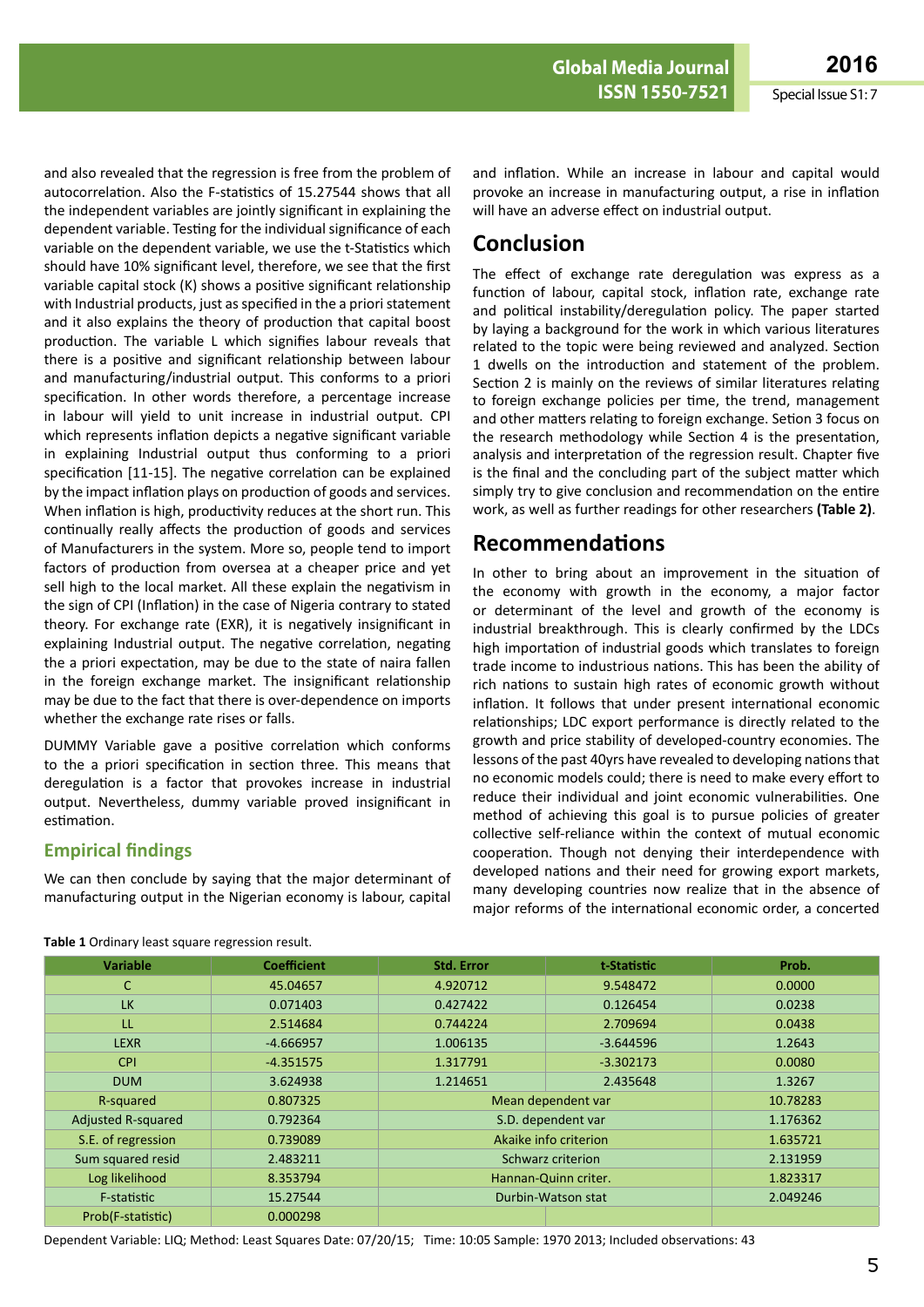**ISSN 1550-7521** Special Issue S1: 7

**Table 2** Data for the regression analysis.

| Year | <b>MQ</b> | EXR      | <b>CPI</b> | K(in millions) | L.     | DUM          |
|------|-----------|----------|------------|----------------|--------|--------------|
| 1970 | 24.1      | 0.7143   | 10.8       | 49,942.00      | N/A    | 0            |
| 1971 | 27.6      | 0.6955   | 12.5       | 47,710.00      | N/A    | 0            |
| 1972 | 29.7      | 0.6579   | 12.9       | 74,372.00      | N/A    | 0            |
| 1973 | 36.7      | 0.6579   | 13.6       | 72,330.00      | N/A    | 0            |
| 1974 | 35.5      | 0.6299   | 15.4       | 94,380.00      | N/A    | 0            |
| 1975 | 43.9      | 0.6159   | 20.7       | 105,365.00     | N/A    | 0            |
| 1976 | 54.1      | 0.6265   | 25.6       | 115,688.00     | N/A    | 0            |
| 1977 | 57.5      | 0.6466   | 29.6       | 144,052.00     | N/A    | 0            |
| 1978 | 65.8      | 0.606    | 34.5       | 175,072.00     | N/A    | 0            |
| 1979 | 97.3      | 0.5957   | 38.5       | 191,614.00     | N/A    | 0            |
| 1980 | 102.4     | 0.5464   | 42.3       | 416,380.00     | N/A    | 0            |
| 1981 | 117.3     | 0.61     | 51.2       | 420,180.00     | N/A    | 0            |
| 1982 | 128.6     | 0.6729   | 55.1       | 421,829.00     | 47,557 | 0            |
| 1983 | 94.8      | 0.7241   | 67.9       | 509,395.00     | 7,394  | 0            |
| 1984 | 83.4      | 0.7649   | 94.8       | 520,969.00     | 3,891  | 0            |
| 1985 | 100       | 0.8938   | 100        | 582,488.00     | 2,284  | 0            |
| 1986 | 78.2      | 2.0206   | 105.4      | 658,387.00     | 2,526  | 0            |
| 1987 | 130.8     | 4.0179   | 116.1      | 695,746.00     | 5,163  | 0            |
| 1988 | 135.2     | 4.5367   | 181.2      | 798,599.00     | 2,787  | 0            |
| 1989 | 154.3     | 7.3916   | 272.7      | 1,188,016.00   | 4,152  | 0            |
| 1990 | 162.9     | 8.0378   | 293.2      | 1,566,705.00   | 2,903  | 0            |
| 1991 | 178.1     | 9.9095   | 330.9      | 1,987,324.00   | 3,088  | 1            |
| 1992 | 182.7     | 17.2984  | 478.9      | 2,121,648.00   | 995    | 1            |
| 1993 | 145.5     | 22.0511  | 751.9      | 3,012,511.00   | 1,330  | 1            |
| 1994 | 144.2     | 21.8861  | 1180.7     | 3,985,010.00   | 867    | 1            |
| 1995 | 136.3     | 21.8861  | 2040.4     | 25,366,894.00  | 1,168  | 1            |
| 1996 | 138.7     | 21.8861  | 2638.1     | 39,076,006.00  | 2,111  | 1            |
| 1997 | 138.5     | 21.8861  | 2863.3     | 39,625,438.00  | 2,136  | 1            |
| 1998 | 133.1     | 21.8861  | 3149.2     | 39,738,023.00  | 1,367  | 1            |
| 1999 | 137.7     | 92.6934  | 3357.6     | 39,847,508.00  | 1,686  | 1            |
| 2000 | 138.2     | 102.1052 | 3590.5     | 39,847,508.00  | 1,033  | 1            |
| 2001 | 137.7     | 111.9433 | 4268.1     | 39,849,008.00  | 1,947  | 1            |
| 2002 | 146.3     | 120.9702 | 4897.2     | 47,818,810.00  | 1,491  | 1            |
| 2003 | 147.1     | 129.3565 | 5493.3     | 76,510,096.00  | 2,662  | 1            |
| 2004 | 145.7     | 133.5004 | 6318.3     | 91,812,115.20  | 12,623 | 1            |
| 2005 | 147.3     | 132.1470 | 6512.1     | 95,723,653.00  | 9,257  | $\mathbf{1}$ |
| 2006 | 153.1     | 128.6516 | 7014.4     | 96,356,389.10  | 9,458  | 1            |
| 2007 | 161.4     | 125.8331 | 7790.1     | 99,542,897.00  | 10,132 | $\mathbf{1}$ |
| 2008 | 169.5     | 118.5661 | 8970.2     | 102,374,569.00 | 10,327 | $\mathbf{1}$ |
| 2009 | 177.4     | 148.9017 | 9022.3     | 104,789,436.20 | 10,673 | $\mathbf{1}$ |
| 2010 | 192.5     | 150.2980 | 9142.4     | 109,231,713.10 | 11,286 | 1            |
| 2011 | 230.1     | 170.3245 | 9260.1     | 113,453,926.47 | 13,839 | 1            |
| 2012 | 293.4     | 190.8329 | 9346.7     | 120,263,795.52 | 15,349 | $\mathbf{1}$ |
| 2013 | 358.5     | 200.3215 | 9643.6     | 123,824,509.53 | 16,862 | $\mathbf{1}$ |

effort at reducing their current economic dependence and vulnerability is essential to any successful development strategy.

This study now recommends the following:

- The issue of education should be addressed in order to prepare the labour force for employment. This follows the saying that "a hungry man is hungry for only a day but an illiterate man is hungry for life".
- Industries need long term funds, hence specialized banks like finance houses that give long term loans should be enhanced by the government in order for them to perform their function.
- Microfinance banks should be enhanced to perform their functions of supplying micro funds to small business owners in order to enhance productivity.
- The government through its various agencies like the Central Bank of Nigeria should ensure monetary policies that would curtail high inflation rate.
- The government should also encourage exportation of goods and services by ensuring the growth of local production of goods and services.

### **Suggestion for further studies**

The adoption of Ordinary Least square (OLS) method used in showing the relationship between effects of deregulation of exchange rate on industrial produce were analyzed through a model interrelating manufacturing output and labour, capital stock, inflation, exchange rate and political instability/ deregulation policy.

In the case of further studies extensive work can be done on capital utilization in the manufacturing sector as an agent for nation building. The study will need to focus on determining the most efficient and effective way of utilizing resources available for businesses to improve maximum productivity.